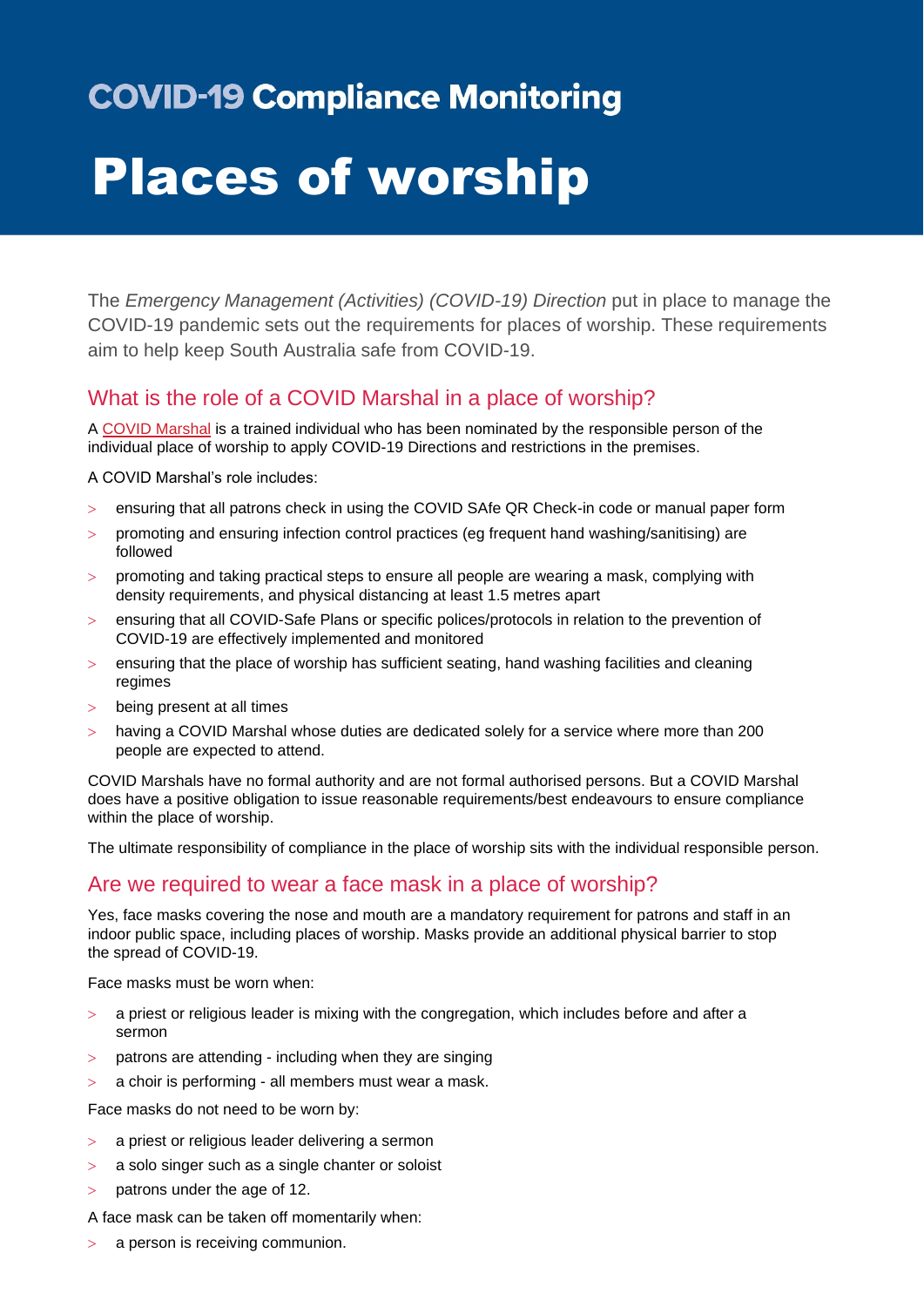There are circumstances where it might not be possible for a patron to wear a face mask such as a [medical exemption.](https://www.sahealth.sa.gov.au/wps/wcm/connect/public+content/sa+health+internet/conditions/infectious+diseases/covid-19/about+covid-19/protecting+yourself+and+others+from+covid-19/face+masks/face+masks) In this situation, the individual must show evidence of a relevant medical condition if requested by the COVID Marshal or by an Authorised Officer from SA Health or SAPOL.

Please be respectful to others as reasons for not wearing a mask are not always obvious.

COVID Marshals should monitor mask wearing compliance closely and take practical steps to ensure all relevant people in the congregation wear a mask properly.

For guidance, the COVID Marshal should be confident to speak to individuals and/or arranging for an announcement to be made to the congregation before or during a service if non-compliance is observed.

#### What are the density requirements for weddings and funeral services at places of worship?

Weddings and funeral services are considered a 'defined public activity'.

A funeral service includes a funeral mass, commemorative service, memorial service, rosary mass or other similar events.

The density requirements of the wedding or funeral depends on whether the respective activity has a hospitality element to the event.

For a seated wedding or funeral **without hospitality**, the current requirements are:

- a density of 3 people per 4 square metres
- masks are required to be worn when singing. This includes attendees and choirs
- $>$  masks must be worn in an indoor space except for a bridal party during the ceremony
- masks are not required to be worn by attendees generally in an outdoor space. However, it is strongly recommended especially when physical distancing cannot be maintained.

For a wedding or funeral service **that has a hospitality element**, the density requirements are:

- 1 person per 2 square metres density for indoor seated hospitality activities. Masks must be worn in an indoor space – except for a bridal party during the ceremony
- 1 person per 2 square metres density for outdoor seated hospitality activities. Masks are not required to be worn by attendees generally in an outdoor space. However, it is strongly recommended especially when physical distancing cannot be maintained.
- All food and beverage consumption must be seated.

All weddings and funeral services must have a:

- [COVID-Safe Plan](https://www.covid-19.sa.gov.au/business-and-events/create-a-covid-safe-plan) in place
- contract tracing system in place QR code and manual form
- a COVID Marshal to supervise the activity they must not have any other duties if more than 200 persons are present.

If more than 1,000 people are attending a wedding or funeral, then a [COVID Management Plan](https://www.covid-19.sa.gov.au/business-and-events/create-a-covid-management-plan/pageants-and-parades) is required.

- COVID Management Plans must be approved by SA Health before the wedding or funeral can be conducted
- the application process for a COVID Management Plan may take between 4 to 6 weeks.



Government of South Australia

SA.GOV.AU or 1800 253 787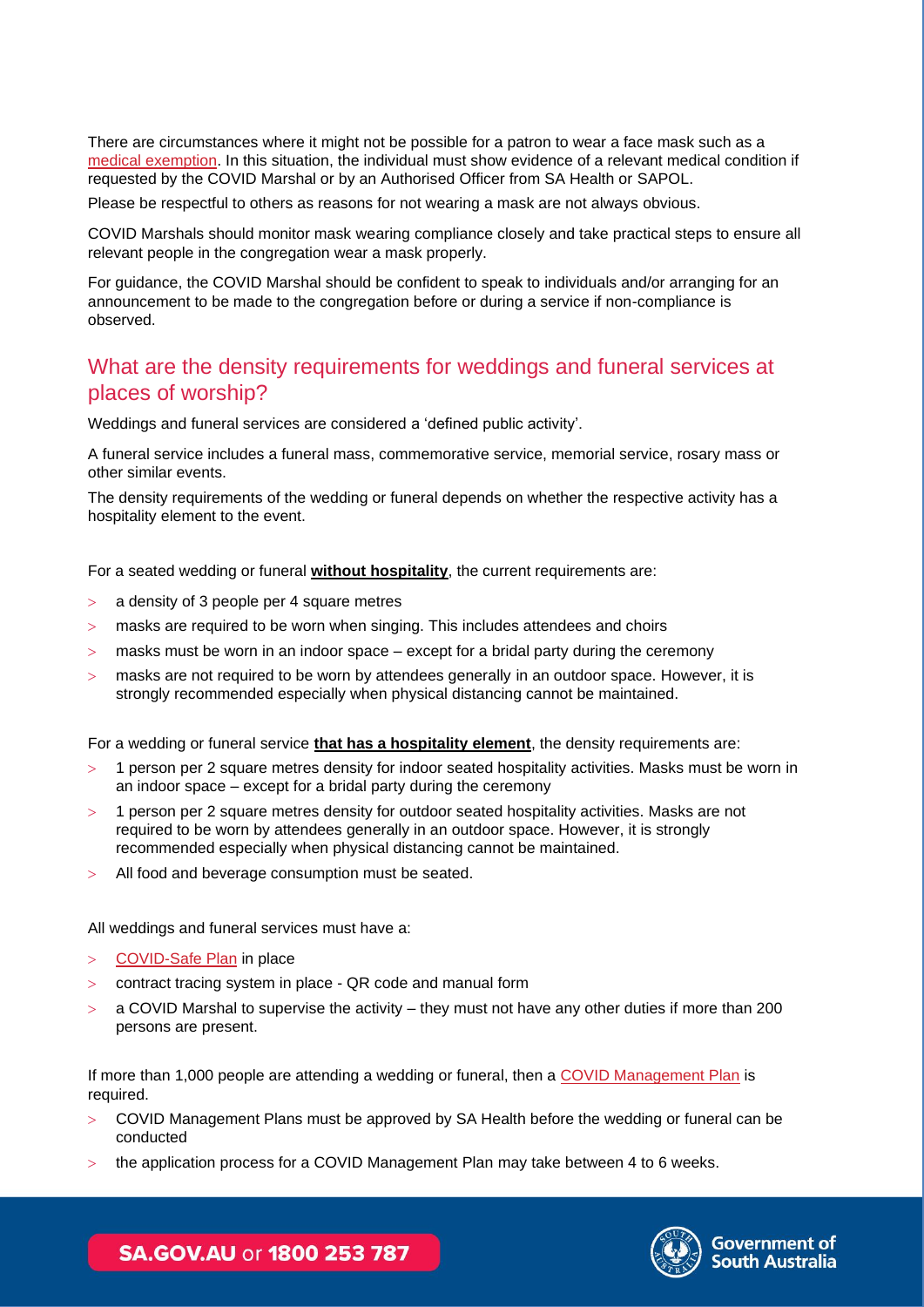# What are the requirements for baptism ceremonies at a place of worship?

A religious or faith-based ceremony such as a baptism ceremony or official mass are a defined public activity and the same COVID safe requirements apply such as face mask wearing, physical distancing, COVID SAfe Check-In, hygiene practices and density.

A gathering after the ceremony involving food and drink is still considered part of the ceremony and the same COVID safe requirements apply.

It is important to ensure the capacity is monitored closely in all rooms and areas utilised after the formal/official ceremony to ensure the density requirement are maintained. If the gathering involves:

- both standing and seated patrons, the density requirement is 1 person per 2 square metres
- $>$  only seated patrons, the density requirement is 3 persons per 4 square metres.

Face masks are still required but they can be removed when people are eating or drinking.

#### What should we do if a patron refuses to comply with a request from a COVID Marshal?

COVID Marshals have no formal authority and are not formal authorised persons. But a COVID Marshal does have a positive obligation to issue reasonable requirements/best endeavours to ensure compliance within the business.

In the first instance, it is the role of the COVID Marshal to politely advise the person breaching the direction of their requirement and members of the public are asked to respectfully adhere to this instruction.

If the individual continues to refuse to follow the direction given by the COVID Marshal, the COVID Marshal should assess the situation and if there are safety concerns, they should end the discussion. The COVID Marshal should then report any issues to the responsible person and determine ways to deal with the situation safely.

If there is poor compliance or safety concerns, the supervisor or manager should contact South Australia Police on 131 444 to report the breach of the COVID-19 Directions.

Failing to follow the Emergency Management Directions is an offence.

#### What are the density requirements for a place of worship?

Each individual place of worship needs to calculate their density requirements.

A place of worship will generally have a density requirement of 3 people per 4 square metres. However, if a ceremony or service requires patrons to stand up and move around for a significant part of the service, then the density must be lowered to 1 person per 2 square metres.

COVID Marshals must monitor the number of people in the venue and ensure that density is not exceeded. They are also asked to encourage unrelated patrons to physically distance at least 1.5 metres apart.

Places of worship need to calculate the areas that will only be accessible to the public. The place of worship must first measure the total area of space of their seating area or pews.

Once they have the total area of space of their seating area in square metres, the place of worship must exclude areas such as aisles, alter areas, rest rooms, furniture, and back of house areas to determine the publicly accessible space.

# What are the requirements around COVID SAfe QR Check-in?

All patrons must check in using the [COVID SAfe Check-In app,](https://www.covid-19.sa.gov.au/business-and-events/covid-safe-check-in) or manual paper-based record.

COVID Marshals and the responsible person are encouraged to remind patrons to check in. This request could be made as people enter the place of worship.



**Government of South Australia** 

**SA.GOV.AU or 1800 253 787**